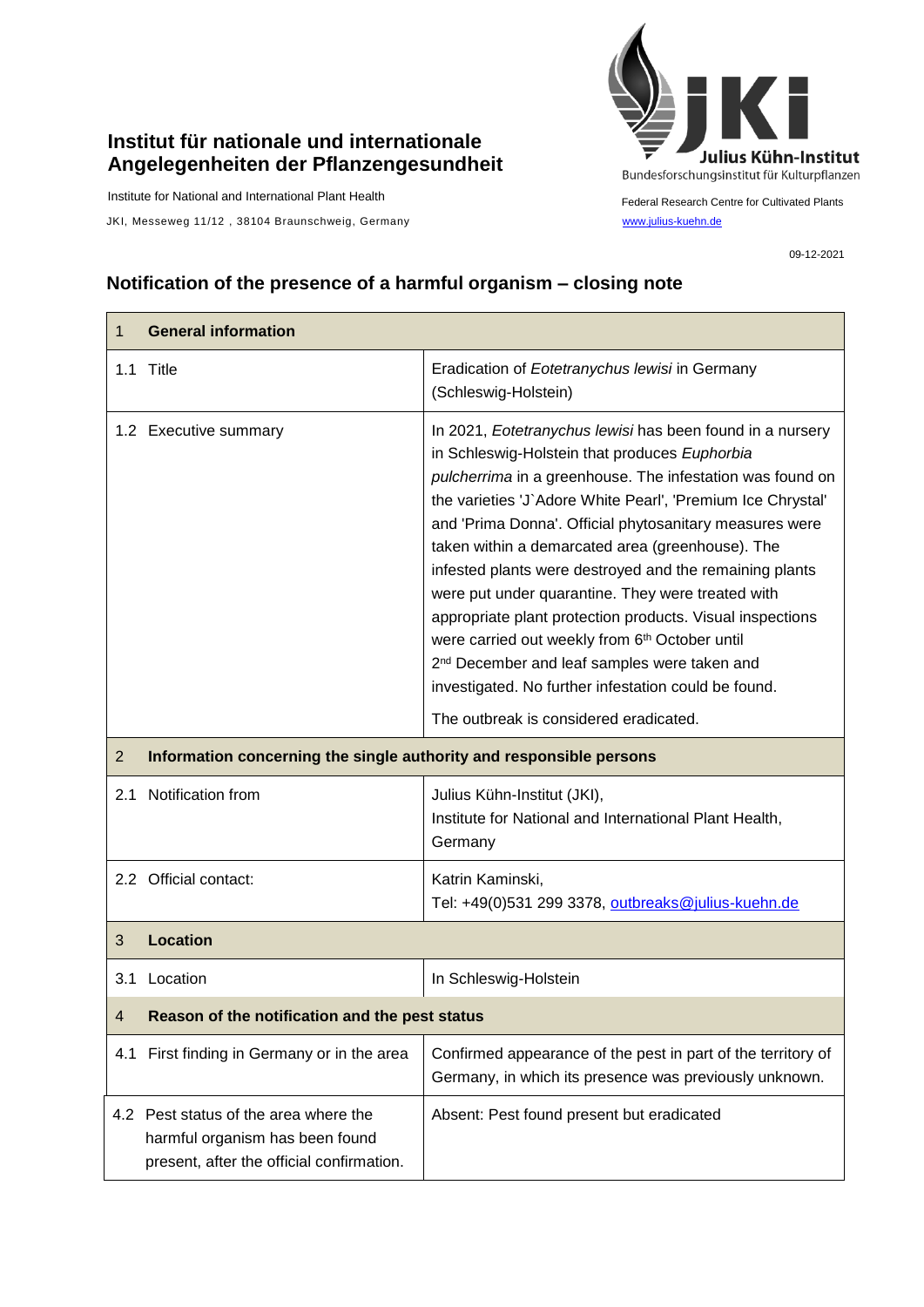|     | 4.3 Pest status in Germany before the<br>official confirmation of the presence, or<br>suspected presence, of the harmful<br>organism. | Absent: Pest eradicated                                                                                                                                                                                |  |
|-----|---------------------------------------------------------------------------------------------------------------------------------------|--------------------------------------------------------------------------------------------------------------------------------------------------------------------------------------------------------|--|
|     | 4.4 Pest status in Germany after the<br>official confirmation of the presence of<br>the harmful organism.                             | Absent: Pest eradicated                                                                                                                                                                                |  |
| 5   | Finding, sampling, testing and confirmation of the harmful organism                                                                   |                                                                                                                                                                                                        |  |
| 5.1 | How the presence or appearance of<br>the harmful organism was found.                                                                  | Information submitted by professional operators,<br>laboratories or other persons.                                                                                                                     |  |
|     |                                                                                                                                       | The nursery reported an infestation with spider mites to<br>the ornamental plant advisor of the Chamber of Agriculture<br>in Schleswig-Holstein. The advisor informed the plant<br>protection service. |  |
|     | 5.2 Date of finding:                                                                                                                  | 23-11-2020                                                                                                                                                                                             |  |
|     | 5.3 Sampling for laboratory analysis.                                                                                                 | 27-09-2021                                                                                                                                                                                             |  |
|     |                                                                                                                                       | Three potted plants with symptoms were sent to the<br>laboratory.                                                                                                                                      |  |
|     | 5.4 Name and address of the Laboratory                                                                                                | Landwirtschaftskammer Schleswig-Holstein -<br>Pflanzenbau, Pflanzenschutz, Umwelt Diagnose-Labor<br>Westring 383<br>24118 Kiel<br>Germany                                                              |  |
|     |                                                                                                                                       | Julius Kühn-Institut - Institut für Pflanzenschutz im<br>Gartenbau und Forst<br>Messeweg 11-12<br>28104 Braunschweig<br>Germany                                                                        |  |
| 5.5 | Diagnostic method                                                                                                                     | According to peer reviewed protocols PM 7/68 (1) -<br>Eotetranychus lewisi                                                                                                                             |  |
| 5.6 | Date of official confirmation of the<br>harmful organism's identity.                                                                  | 19-11-2021                                                                                                                                                                                             |  |
| 6   | Infested area, and the severity and source of the outbreak in that area                                                               |                                                                                                                                                                                                        |  |
| 6.1 | Size and delimitation of the infested<br>area.                                                                                        | 100 m <sup>2</sup>                                                                                                                                                                                     |  |
|     | 6.2 Characteristics of the infested area<br>and its vicinity.                                                                         | Physically closed conditions: greenhouse<br>Plant to be (re)planted or reproduced                                                                                                                      |  |